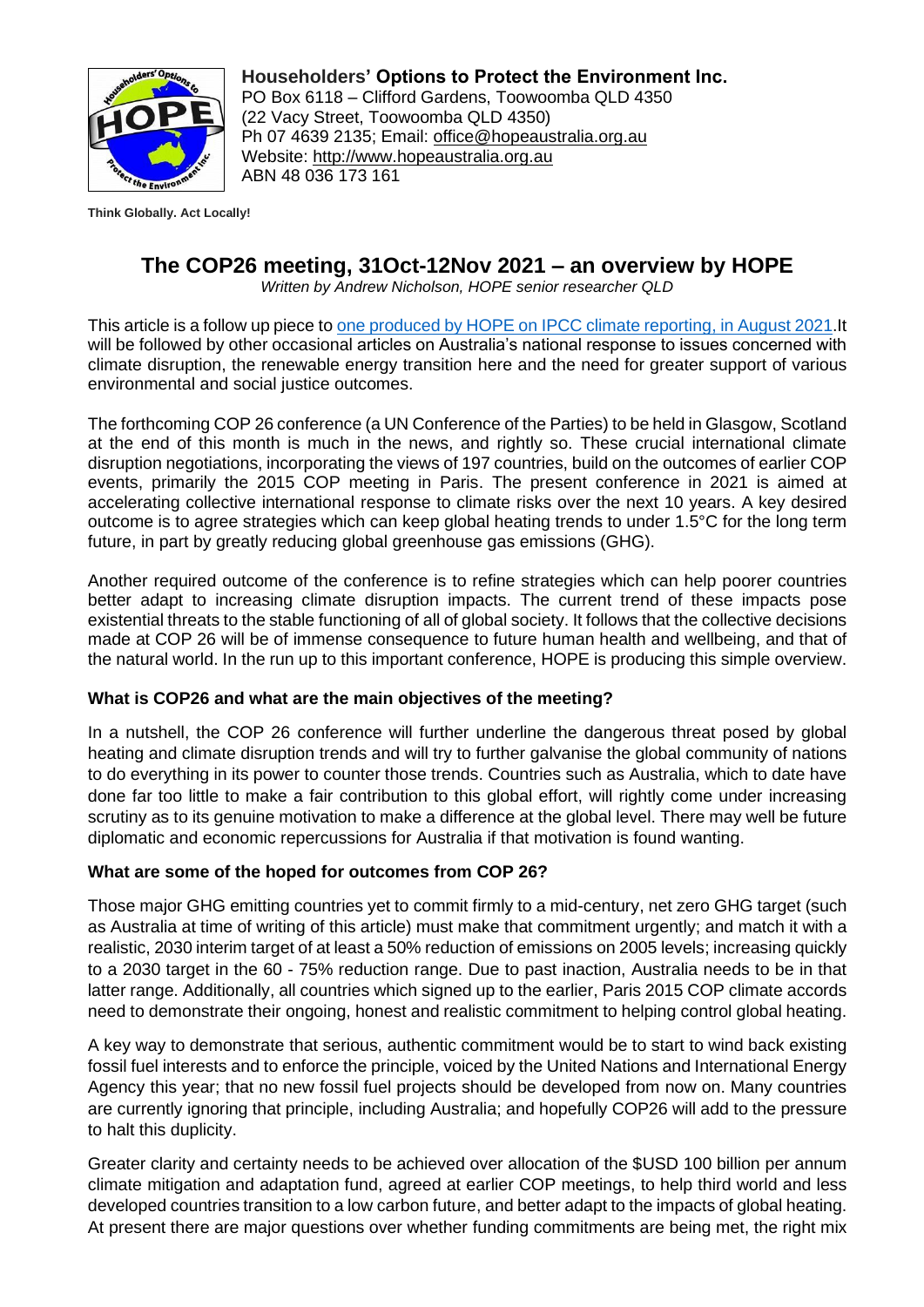of GHG reduction and climate adaption funding, and whether financial support should be delivered primarily as grants or loans. Australia's current contribution to this fund needs to be improved significantly over the next few years.

## **What could or should Australia bring to COP26?**

Australia is a country which has much to gain or lose depending on the decisions made at the COP26 meeting. It should not just be a complacent observer at the conference table, or a 'free rider' on the decisions made by more responsible and rational governments around the world. It is in our own interests to show the international community that we are an active player in helping to combat the existential threat posed by global heating, not a continuing laggard with its head in the sand over climate disruption.

In HOPE's view, along with that of majority public opinion and peak business and health sector organisations in Australia, the Prime Minster should declare an Australian national GHG net zero 2050 target, and at the same time give that long term objective credibility, by announcing a realistic, 2030 interim GHG reduction target, somewhere in the range of a 60 -75 % reduction on 2005 levels by 2030. Australia might then begin to be seen as a legitimate player in global climate negotiations. This new found commitment would also need to be backed by a ditching of the so-called, gas- led recovery here, and its replacement with a genuine and well-considered renewable energy transition plan, supported through associated strategy and policy development.

To assist such a change in approach to tackling climate disruption, the federal government could make great use of the well-publicised, visionary strategies produced by a range of independent Australian think tanks such as the Climate Council, the Australia Institute and Beyond Zero Emissions, to name a few. It is clear to many that we can refashion Australia as a clean energy super power in the remainder of the 21<sup>st</sup> century. This country has magnificent opportunities to further expand renewable energy to power its domestic economy via solar electric, wind, pumped hydro and battery storage, and is also well placed to produce a mainstay of the renewable energy revolution in the form of green hydrogen, which can be used as a combustion fuel in the production of steel and other consumables for export.

The federal government here should be embracing such initiatives and learning from the more ambitious and innovative climate disruption and renewable energy policies already undertaken by many Australian state and local governments. It should be moving to offer strong leadership and adequate financial support to speed the uptake of such approaches – not trying to resist them as is presently the case.

Doing our best within a collective international effort to help control global heating, whilst ensuring our economy remains competitive in the face of the renewable energy revolution. Creating tens of thousands of Australian jobs in the low carbon industries of the future. This is the type of vision the federal government should be promoting, but it remains to be seen whether a fresh, national Australian stance on climate will emerge following COP26, or simply a re-run of tired, old and irresponsible arguments for fossil fuelled business as usual.

### **Some information resources and initiatives related to the COP26 meeting**

If you want to increase your understanding of the COP26 process, and global heating and climate disruption challenges, there are many great, free resources online. Here are just a couple of suggestions.

The Australian [Climate Council](https://www.climatecouncil.org.au/resources/cop26-explained/) has an excellent archive of informative material relevant to the COP26 negotiations, and has just produced a [comprehensive and detailed report](https://www.climatecouncil.org.au/resources/paris-glasgow-world-move/) covering all aspects of Australia's national position on the climate disruption challenge and our needed responses at COP26 and beyond.

The [Countdown initiative](https://countdown.ted.com/get-involved) from the TED online informal education platform is covering the run up to the beginning of the COP 26 meeting and features a lot of resource material across a range of climate disruption concerns, up for debate at COP26 and beyond.